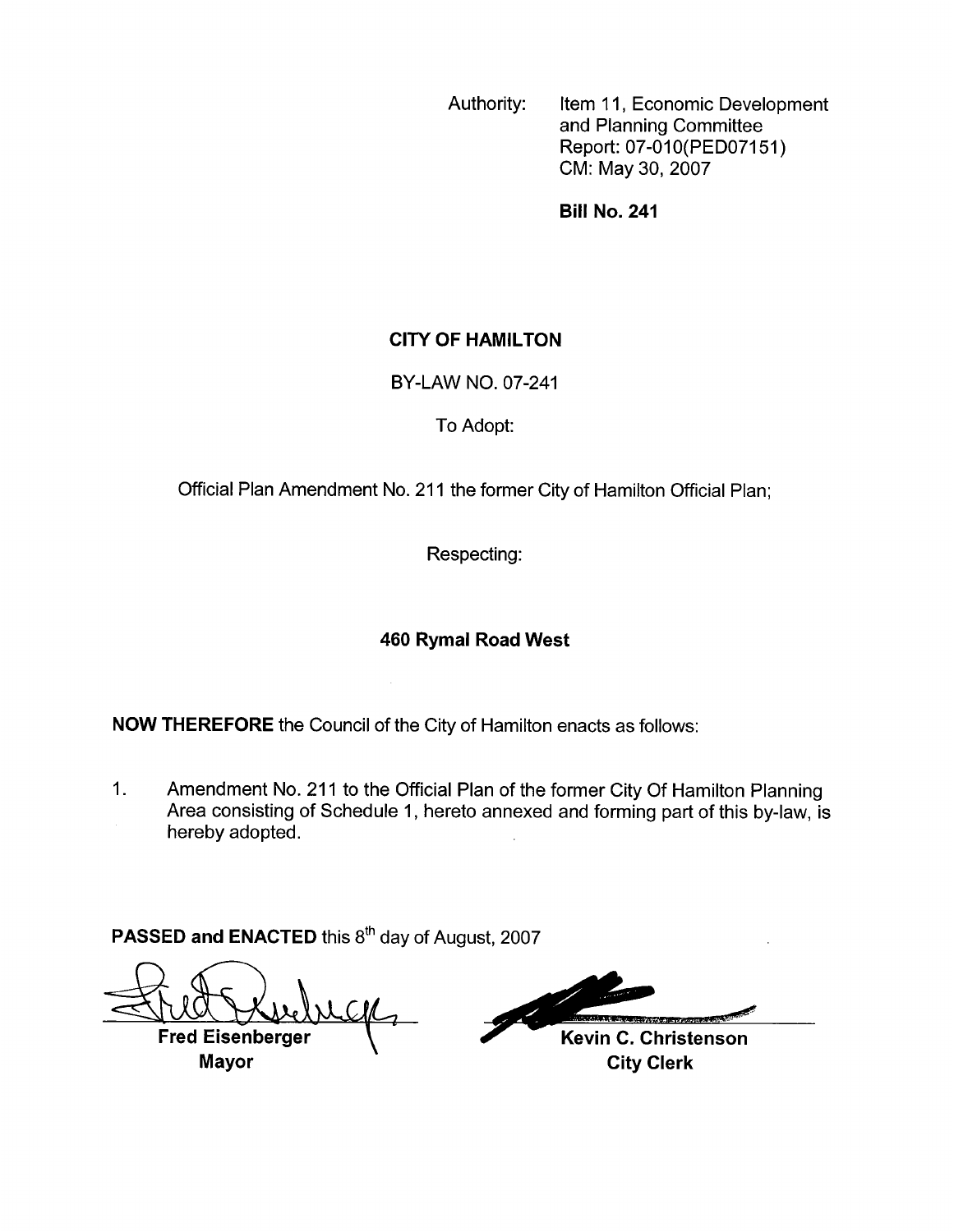## **Amendment No. 21** I

## **to the**

# **Official Plan for the former City of Hamilton**

The following text, together with Schedule "A' (Schedule "A" - Land Use Concept, City of Hamilton Official Plan) attached hereto, constitutes Official Plan Amendment No. 211 to the City of Hamilton Official Plan.

#### **Purpose and Effect:**

The purpose of the Amendment is to redesignate the subject lands from "Commercial" to "Major Institutional". The effect of the Amendment is to permit the development of the lands for a 120 unit retirement residence.

#### **Location:**

The lands affected by this Amendment are located on the northwest corner of Rymal Road West and Garth Street and are municipally known as 460 Rymal Road West.

#### **Basis:**

The change in designation from "Commercial" to "Major Institutional" is supportable on the following basis:

- The proposal is consistent with the Provincial Policy Statement and conforms to the former Region of Hamilton-Wentworth Official Plan;
- *<sup>0</sup>*The proposal'provides for a needed community establishment that will enhance the welfare of the general community.
- The proposed location between major arterial roads and low density residential uses and adjacency to an existing seniors' community is an appropriate location as the built form will act as a buffer to the more sensitive land use and is compatible with the existing uses.

#### **Actual Changes:**

(a) Schedule "A" - Land Use Concept is revised by redesignating the subject lands from "Commercial" to "Major Institutional" as shown on Schedule "A" attached to this Amendment.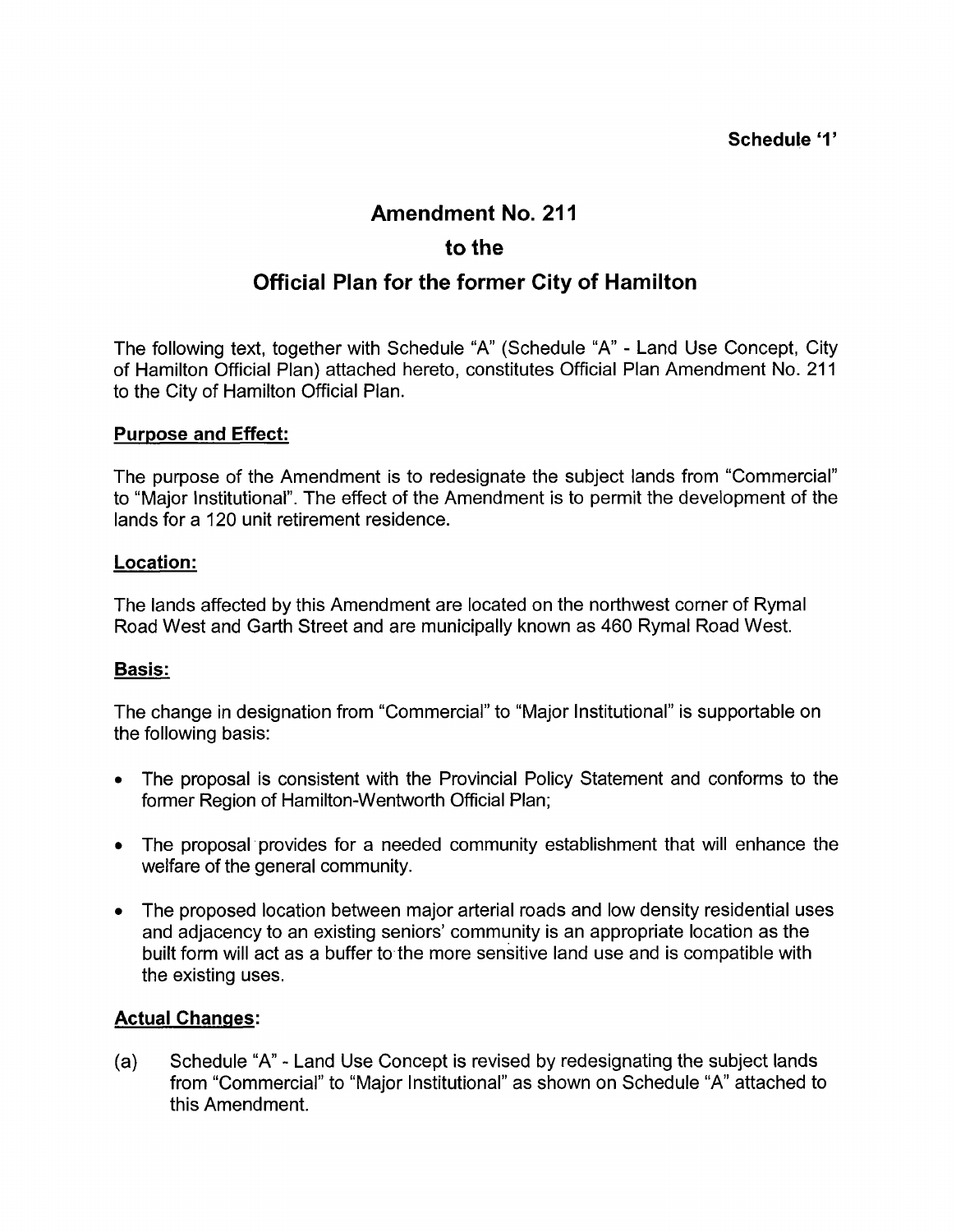## **Implementation:**

An implementing Zoning By-law will give effect to this Amendment.

This is Schedule '1' to By-law No. 07-241 passed on the  $8<sup>th</sup>$  day of August, 2007.

**The City of Hamilton** 

 $\bar{z}$ 

 $\Omega$ 

Fred Eisenberger **1**<br>Mayor City Clerk